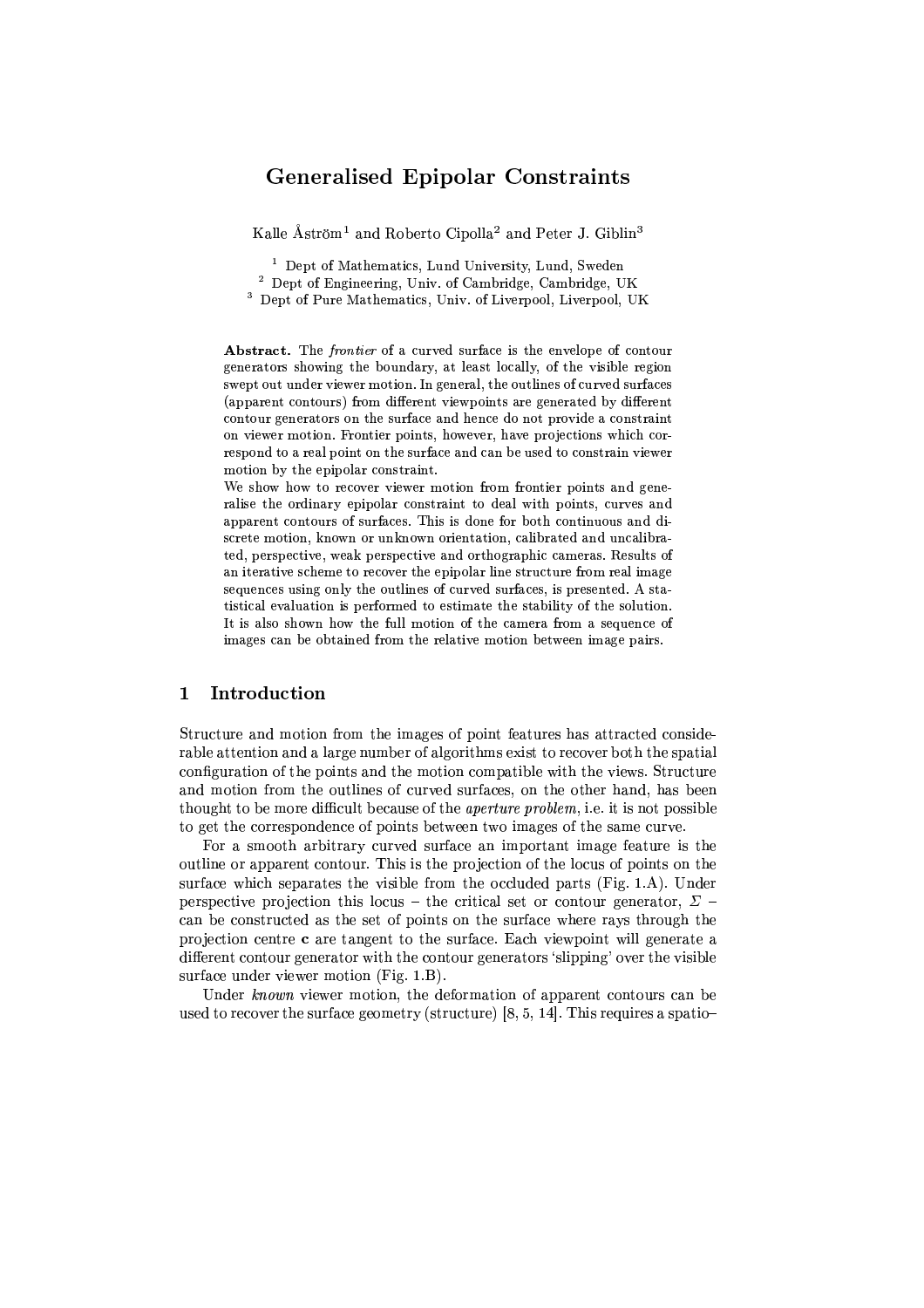

Fig. 1. Perspective projection (A): the contour generator  $\Sigma$  with a typical point **r**, the image sphere with centre c and the corresponding apparent contour point  $c + p$ . Thus p is the unit vector joining the centre c to the apparent contour point. Degenerate case of epipolar parameterisation (B): The epipolar plane is a tangent plane of the surface at a frontier point. At a frontier point the contour generators from consecutive viewpoints intersect.

temporal parametrisation of the image-curve motion. The *epipolar* parametrisation is most naturally matched to the recovery of surface curvature, cf. [5].

In this paper we address the problem of recovering the viewer motion from the deformation of apparent contours. We show how frontier points can be detected in image sequences and used to recover viewer egomotion. The special case of frontier points under orthographic projection and object rotation about a single axis was considered by Rieger [13] and Giblin et al [7]. Porrill and Pollard [12], although primarily concerned with stereo calibration from 3D space curves, noted that the intersection of the two contour generators from two discrete viewpoints generated a real point visible in both images which could also be used to generate an epipolar constraint. This constraint was exploited by Carlsson [3] in the analysis of the visual motion of space-curves.

We analyse both the continuous (infinitesimal) and discrete viewer motion cases as well as considering calibrated and uncalibrated cameras, orthographic and perspective projection. We present preliminary experimental results obtained from real image sequences of curved surfaces from unknown viewpoints. An iterative technique is implemented which recovers the maximum likelihood estimate of the epipolar line structure (fundamental and essential matrices) from the image motion of frontier points. A statistical evaluation is also performed to estimate the stability of the solution. The work is a continuation of [4].

# $\overline{2}$ **Generalised Epipolar Constraints**

Consider a smooth surface  $M$  (closed, for example the boundary of a 3-dimensional object) which is viewed from a curve  $c(t)$  of camera centres. Each camera centre  $c(t)$  gives rise to a contour generator  $\Gamma(t)$  consisting of points r in M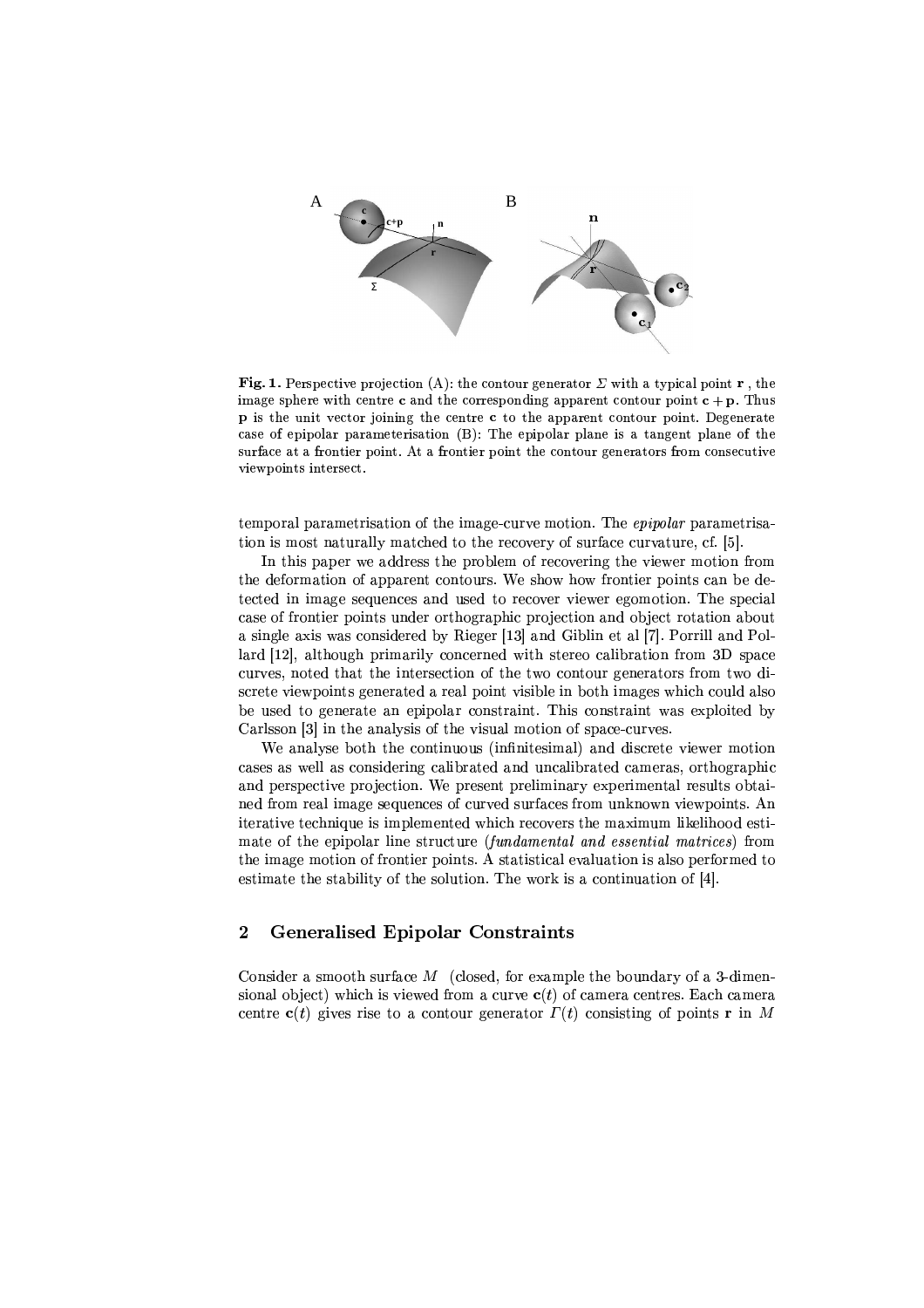such that the viewline is perpendicular to the surface normal:  $(\mathbf{r} - \mathbf{c}) \cdot \mathbf{n} = 0$ . As  $t$  changes the contour generator slides over the surface.

Now consider the camera center at two time instants  $c_1 = c(t_1)$  and  $c_2 = c(t_2)$  ${\bf c}(t_2)$ , and consider all planes that go through these two camera centers which are tangent to the surface  $M$ . This pencil of planes will be called the pencil of epipolar tangency planes with respect to the camera motion. The image of the epipolar tangency planes is a star of lines through a point, the so called epipole, each line being tangent to an apparent contour. Since both pencils are the image of the same pencil of planes they must be related. Denote by  $\mathbf{p}_1(s)$  the apparent contour in image 1 with curve parameter s and by  $p_2(s)$  corresponding apparent contour in image 2. The point  $\mathbf r$  where the epipolar tangency point is tangent to the surface  $M$  must be on both contour generators as is illustrated in Fig. 1.B. The normal **n** to the surface at this point is orthogonal not only to  $p_1$  and  $p_2$ but also to their image tangents  $(\mathbf{p}_1)'$  and  $(\mathbf{p}_2)'$  and to the direction of motion  $\Delta c = c_2 - c_1$ . This can be written in a compact way as the generalised epipolar  $constants.$ 

rank 
$$
[\Delta \mathbf{c} \ \mathbf{p}_1(s_1) \ (\mathbf{p}_1)'_s(s_1) \ \mathbf{p}_2(s_2) \ (\mathbf{p}_2)'_s(s_2)] = 2
$$
, (1)

i.e. the five column vectors in the above matrix must lie in a plane perpendicular to the normal. Notice that the rank constraints involve both curve parameters  $s_1$  and  $s_2$  and motion parameters  $\Delta$ c. This can be used in several ways. Firstly, once the direction of motion  $\Delta c$  is known or guessed the first image of the epipolar tangency point can be found by searching for the curve parameter  $s_1$  so that det  $[\Delta \mathbf{c} \ \mathbf{p}_1(s_1) \ (\mathbf{p}_1)'_s(s_1)] = 0$ , and similarly for the second image. Secondly, when the image of the epipolar tangency points has been found it can be checked whether or not det  $[\Delta c \mathbf{p}_1 \mathbf{p}_2] = 0$ .

The above formulation of the generalised epipolar constraints depends on the specific choice of both object and image coordinate system. The motion parameters can therefore only be determined up to an unknown choice of coordinate system. The above formulation is convenient since it makes the generalisation to other camera models easy. As an example the infinitesimal version can be obtained as the limit when the time difference approaches zero.

rank 
$$
[\Delta \mathbf{c} \ \mathbf{p}_1 \ (\mathbf{p}_1)_s \ \mathbf{p}_2 \ (\mathbf{p}_2)_s] = \text{rank } [\Delta \mathbf{c}/\Delta t \ (\mathbf{p}_1)_s \ (\mathbf{p}_2 - \mathbf{p}_1)/\Delta t \ (\mathbf{p}_2)_s] \rightarrow
$$
  
\n $\rightarrow \text{rank } [\mathbf{c}_t \ \mathbf{p} \ (\mathbf{p})_s \ \mathbf{p}_t \ (\mathbf{p})_s] = 2, \qquad \text{as } t \rightarrow 0.$ 

Note that **p** is the orientation of the ray in the fixed reference/world frame for  $\mathbb{R}^3$ . For a *calibrated* camera it is determined by a spherical image position vector q (the orientation of the ray in a coordinate system attached to the viewer or camera) and the orientation of the camera co-ordinate system relative to the reference frame. For a moving observer the viewer coordinate system is continuously moving with respect to the reference frame. The relationship between **p** and **q** can be conveniently expressed in terms of a rotation operator,  $\mathbf{R}(t)$ , such that  $\mathbf{p} = \mathbf{R}(t)\mathbf{q}$ . The measurements in an *uncalibrated* camera, w, are related to the spherical image position, q, by an intrinsic calibration matrix (affine transformation), **A**, such that  $q = A(t)w$ . For simplicity the relationship between w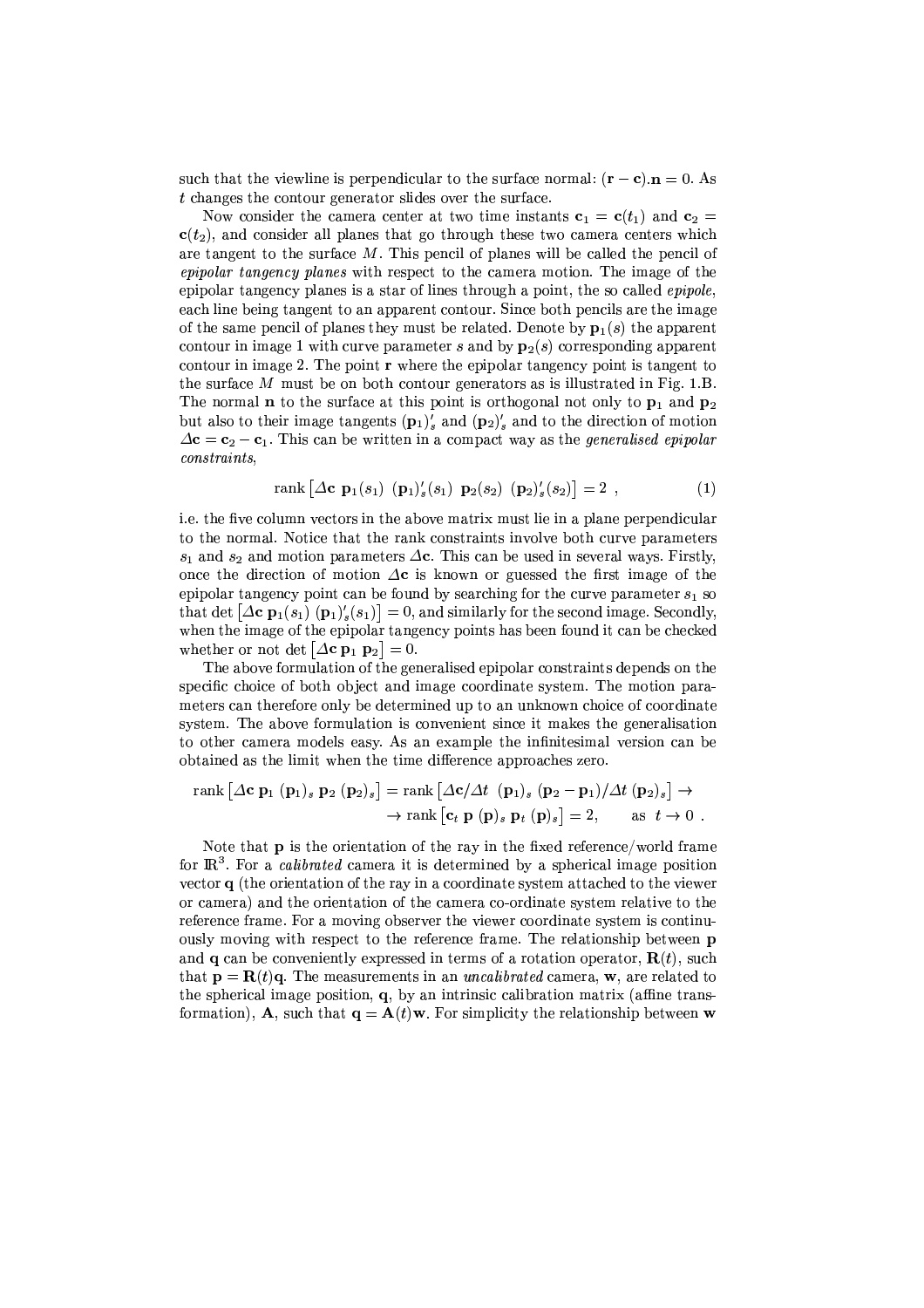and **p** will be expressed by a single matrix **S** representing both intrinsic calibration and orientation of the camera, i.e.  $\mathbf{p} = \mathbf{R}(t)\mathbf{A}(t)\mathbf{w} = \mathbf{S}(t)\mathbf{w}$ . A thorough treatment of the other cases can be found in [1]. The results are summarised in the following two tables. The direction of motion is represented with a three vector,  $\Delta$ **c**, in the central projection cases and  $\Delta$ **k** =  $(\cos(\theta), \sin(\theta), 0)^T$  in the parallel projection case. In the tables  $\Delta \mathbf{R}$  is a three by three rotation matrix,  $\Delta \mathbf{S}$ is a general non-singular matrix,  $\Delta \mathbf{B}$  is a matrix representing planar euclidean transformations and  $\Delta C$  is a matrix representing planar similarity transformations. The matrix  $\mathbf{R}_t$  is the derivative of a rotation matrix and similarly for the other types.

| Camera                                                              |              |    | Motion Obs. Generalised Epipolar Constraints                                                                                                                                                            |
|---------------------------------------------------------------------|--------------|----|---------------------------------------------------------------------------------------------------------------------------------------------------------------------------------------------------------|
| Model                                                               | Params d o f |    |                                                                                                                                                                                                         |
| Pure transl. $\Delta$ c                                             |              | 12 | $\left \text{rank}\left[\Delta c \mathbf{p}_1\left(\mathbf{p}_1\right)_{s} \mathbf{p}_2\left(\mathbf{p}_2\right)_{s}\right]\right  = 2$                                                                 |
| $\sqrt{\text{Calibrated}}$ $\Delta \mathbf{c}, \Delta \mathbf{R}$ 5 |              |    | $\vert$ rank $\vert \Delta \mathbf{c} \mathbf{q}_1 \left( \mathbf{q}_1 \right)_s \Delta \mathbf{R} \mathbf{q}_2 \Delta \mathbf{R} (\mathbf{q}_2)_s \vert = 2$                                           |
| Uncalibrated $\Delta c, \Delta s$  7                                |              |    | $\left[\text{rank}\left[\Delta c\,\mathbf{w}_1\left(\mathbf{w}_1\right)_s\,\Delta \mathbf{S}\mathbf{w}_2\,\Delta \mathbf{S}(\mathbf{w}_2)_s\right] = 2\right]$                                          |
| $\sqrt{\text{Orthographic} \Delta\mathbf{k}, \Delta\mathbf{B} ^3}$  |              |    | $\frac{1}{2}$ rank $\left[\Delta \mathbf{k} \mathbf{m} \left(\mathbf{w}_1\right)_s \left(\Delta \mathbf{B} \mathbf{w}_2 - \mathbf{w}_1\right) \Delta \mathbf{B} \left(\mathbf{w}_2\right)_s\right] = 2$ |
| <b>Weak Persp.</b> $\Delta k, \Delta C$ 4                           |              |    | $\left \text{rank}\left[\Delta\mathbf{k}\right]\right _{s} \left(\Delta\mathbf{C}\mathbf{w}_{2}-\mathbf{w}_{1}\right) \Delta\mathbf{C}(\mathbf{w}_{2})_{s}\right  = 2$                                  |

Summary of relevant motion parameters, number of observable degrees of freedom and generalised epipolar constraints in the discrete case.

| $\overline{\text{Camera}}$                               |                               |             | Motion Obs. Generalised Epipolar Constraints                                                                              |
|----------------------------------------------------------|-------------------------------|-------------|---------------------------------------------------------------------------------------------------------------------------|
| $\parallel$ model                                        | Paramsdof                     |             |                                                                                                                           |
| Pure transl.                                             | $ {\bf c}_+ $                 | 2           | $\left \text{rank}\left[\mathbf{c}_t \mathbf{p} \mathbf{p}_s \mathbf{p}_t\right]\right  = 2$                              |
| Calibrated                                               | $\mathbf{ c}_t, \mathbf{R}_t$ | -5          | $\left \text{rank}\left[\mathbf{c}_t \mathbf{q} \mathbf{q}_s \mathbf{R}_t \mathbf{q} + \mathbf{q}_t\right]\right  = 2$    |
| Uncalibrated $\overline{\mathbf{c}_t}$ , $\mathbf{s}_t$  |                               | 7           | $\left[\operatorname{rank}\left[\mathbf{c}_t\mathbf{w}\mathbf{w}_s\mathbf{S}_t\mathbf{w}+\mathbf{w}_t\right]\right]=2$    |
| $\sqrt{\text{Orthographic} \mathbf{k}_t }, \mathbf{B}_t$ |                               | $ 3\rangle$ | $\boxed{\text{rank}\left[\mathbf{k}_{t} \mathbf{m} \mathbf{w}_{s} \mathbf{B}_{t} \mathbf{w} + \mathbf{w}_{t}\right] = 2}$ |
| <b>Weak Persp.</b> $ \mathbf{k}_t, \mathbf{C}_t $        |                               | 4           | rank $[\mathbf{k}_t \ \mathbf{m} \ \mathbf{w}_s \ \mathbf{C}_t \mathbf{w} + \mathbf{w}_t] = 2$                            |

Summary of relevant motion parameters, number of observable degrees of freedom and generalised epipolar constraints in the infinitesimal case.

# 3 Implementation

#### **Extraction and Tracking of Apparent Contours**  $3.1$

An important aspect in calculating motion from the deformation of apparent contours is the actual extraction and tracking of the contours. This can be achieved with B-spline snakes. In our implementation, the snake at time  $t_1$  is used as a template to find corresponding contour in the image at the next time instant  $t_2$ . At first the snake is only allowed to move rigidly. This ensures a fast, robust, but rough positioning of the snake in the new image. The snake is then allowed to deform to match the new image. This procedure is explained in more detail in [6]. In the last steps of snake deformation we have used subpixel edge detectors that not only gives us the location of the contour but also a confidence interval in the normal direction of the curve. This is done with a new technique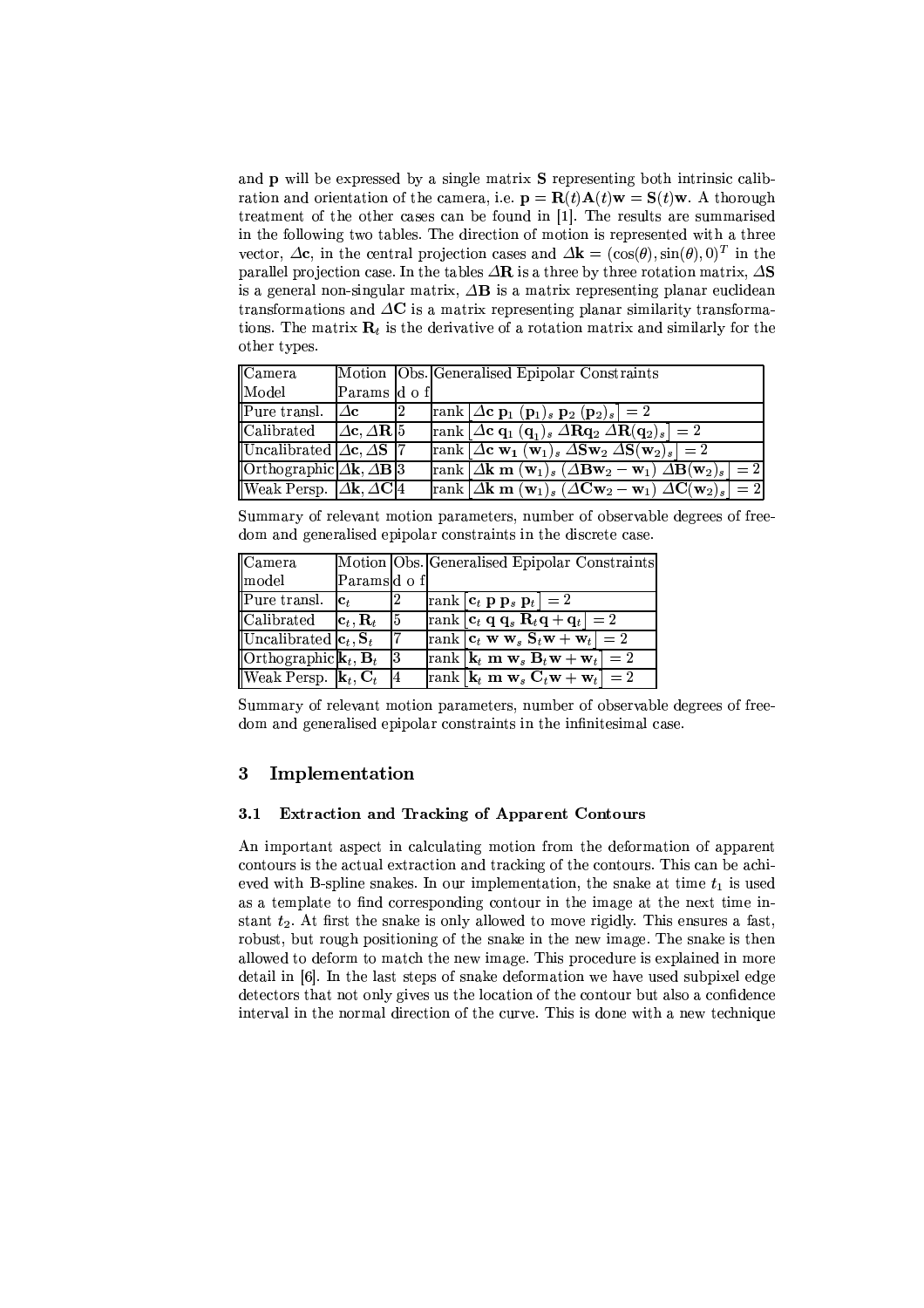described in [2]. For clear well defined edges, the individual edge positions can be found with a standard deviation of roughly  $1/5$ :th of a pixel in the normal direction. This uncertainty measure is important in estimating motion parameters later. Different frontier points are weighted according to the uncertainty in their positioning.

As a by-product of the snake type tracking, a rough guess of point correspondences are obtained. These approximate point correspondences can be used to calculate an initial estimate of motion parameters as described in the next section.

#### Initial Hypothesis of Motion  $3.2$

There are a number of different ways to obtain the initial hypothesis of the motion parameters, which are needed in order to use the generalised epipolar constraints.

Point matches can be used to estimate motion parameters using the linear eight point method [10] or non-linear methods [11].

**Motion sensors:** In some situations, partial knowledge of the motion can be obtained by other means, e.g. from motion sensors.

**Prediction:** If viewer motion is smooth it might be possible to predict motion parameters from estimates of motion history.

Simpler camera models: Approximate motion parameters can also be obtained using approximate camera models, e.g. the weak perspective model.

#### Maximum Likelihood Estimation 3.3

The maximum likelihood method is a natural way to estimate the motion parameters given noisy input data. It has several advantages and is relatively easy to apply. The main idea is the following. A residual,  $\alpha_i = \alpha_i(m)$ , as a function of motion parameters, m, is chosen. The joint distribution,  $f_n(\alpha|m)$ , of the residuals given motion parameters,  $m$ , is calculated. The maximum likelihood estimate,  $\hat{m}$ , is the motion parameter which maximises the likelihood function  $L(m) = f_n(\alpha|m)$ . To make this optimisation simple it is often assumed that the residuals,  $\alpha_i$ , are independent and of Gaussian distribution with zero mean and standard deviation  $\sigma_i$ . This is a reasonable assumption if the images of the frontier points are not too close to each other in the image. The likelihood function is then

$$
L=\prod \frac{1}{\sqrt{2\pi\sigma_i^2}}e^{-\alpha_i^2/2\sigma_i^2}
$$

By taking the negative logarithm maximising the likelihood is approximately the same as minimising

$$
g = \sum \frac{\alpha_i^2}{\sigma_i^2} \enspace .
$$

The estimate is the motion parameters that minimise this weighted sum of squared residuals. In our implementations minimisation is performed using either a modified Newton-Raphson method or Gauss-Newton method. For more details see  $[1]$ .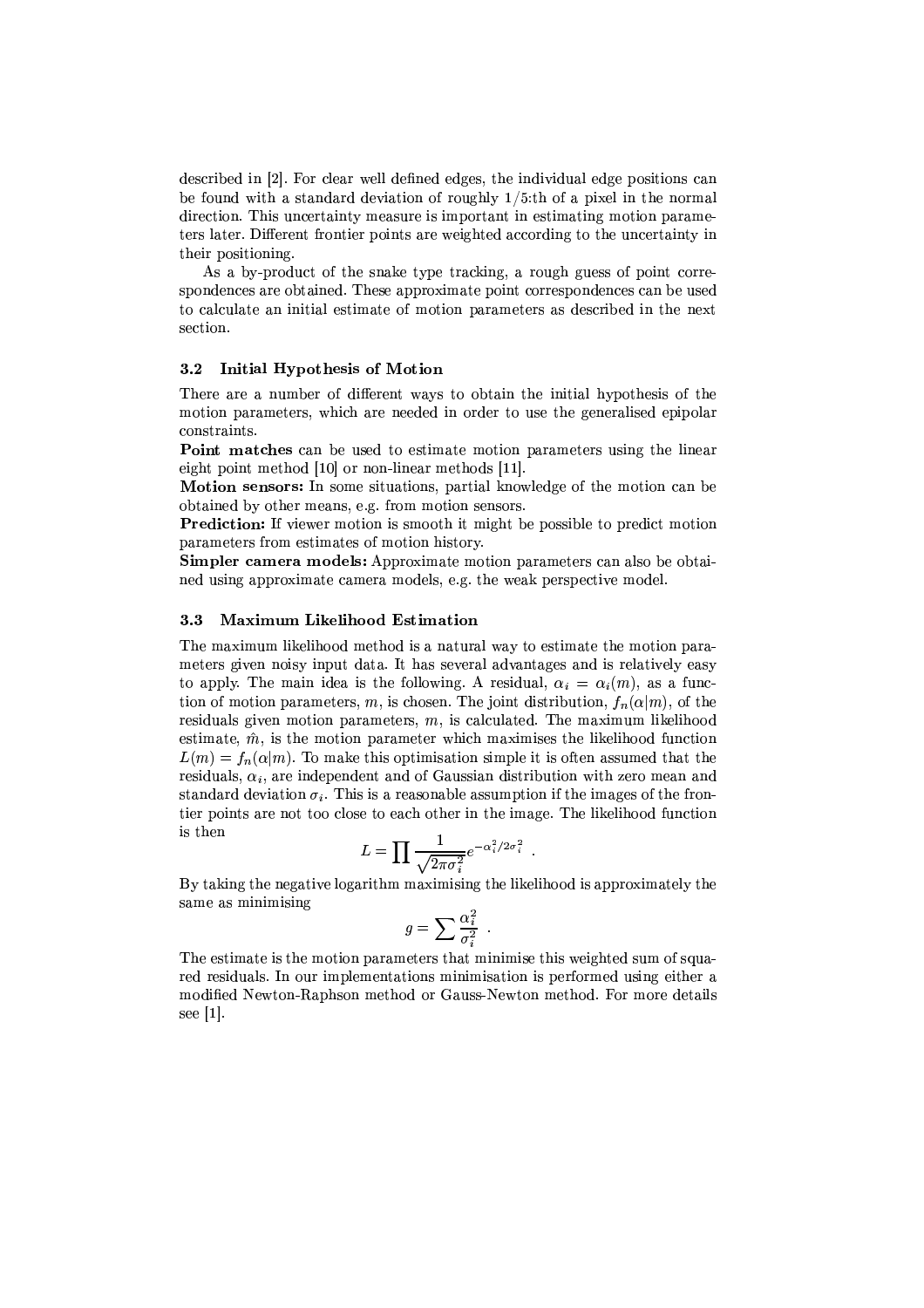

Fig. 2. Rectification of uncalibrated images. Two images (A-B) are projected onto the viewing sphere and rectified using the motion parameters (C-D). After rectification The epipolar tangency planes all intersect at the x-axis. The two sets of epipolar tangency planes should be equal. The angular difference is used as the residual.

Residuals in the discrete time, perspective projection case: After a standard rectification to parallel geometry the set of epipolar tangency planes in both images should be identical. The epipolar tangency points and the epipolar tangency planes are found using the epipolar tangency constraints

$$
\left| \Delta \mathbf{c} \ \mathbf{w}_1 \ (\mathbf{w}_1)_s \right| = 0 \quad , \tag{2}
$$

$$
\left| \Delta \mathbf{c} \ \Delta \mathbf{S} \mathbf{w}_2 \ \Delta \mathbf{S} (\mathbf{w}_2)_s \right| = 0 \ . \tag{3}
$$

The angular difference,  $\alpha_i$ , cf. Fig. 3, between the two representations of the same epipolar tangency planes, after rectification, is calculated as well as the standard deviation  $\sigma_i$  of this residual.

Residuals in the discrete time, parallel projection case: The orthographic and weak perspective cases are similar. After rectification the two sets of parallel epipolar tangency planes should be identical. The distance  $\alpha_i$ , between the parallel epipolar tangency planes, is used as the residual. The residual is scaled with respect to its standard deviation  $\sigma_i$ . The residual variance, due to edge localisation error, is changed in these transformations. These effects are taken into account.

Residuals in the infinitesimal case: In the infinitesimal case, the direction of viewer motion  $c_t$  is used as an infinitesimal epipole or the focus of expansion.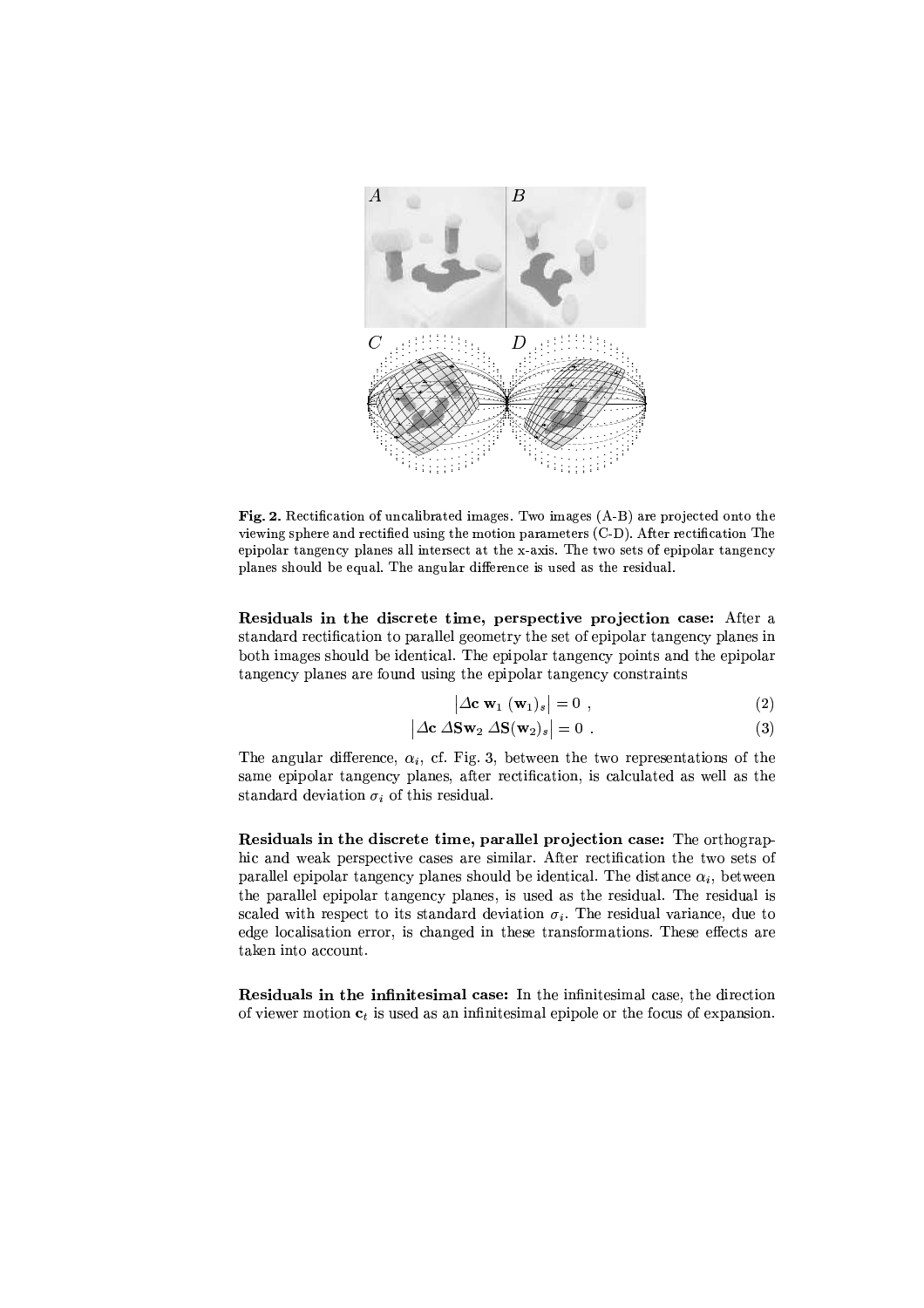

Fig. 3. Two sets of epipolar tangency planes are calculated from two images. These two sets should ideally be identical. The residual is defined as the angular difference  $\alpha_i$  between corresponding epipolar tangency planes after rectification.

The tangency constraint is then used to find the epipolar tangency planes and corresponding frontier points. For example, in the calibrated case we have

$$
\left|\mathbf{c}_t \mathbf{q} \mathbf{q}_s\right| = 0.
$$

Each plane defines a normal  $\mathbf{n} = \mathbf{q} \times \mathbf{c}_t$ . The motion constraint is then simply  $\mathbf{n} \cdot (\mathbf{R}_t \mathbf{q} + \mathbf{q}_t) = 0$ . It is reasonable to use

$$
\alpha = \mathbf{n} \cdot (\mathbf{R}_t \mathbf{q} + \mathbf{q}_t)
$$

as the residual. Errors in  $\alpha$  are mostly due to the errors in  $q_t$ , therefore the standard deviation,  $\sigma[\alpha]$ , can be approximated by  $\sigma[\mathbf{n}_i \cdot \mathbf{q}_t]$ , i.e. the standard deviation in estimated normal velocity. These standard deviations are obtained from the sub-pixel edge detector routines. The standard deviation is approximately constant around each frontier point, so g is in fact quadratic in  $\mathbf{R}_t$  so that the minimum with respect to  $\mathbf{R}_t$  can be found with linear methods. The same argument applies to the uncalibrated and parallel projection cases.

### **Statistical Evaluation**  $3.4$

The maximum likelihood estimate has several good properties. One is that it is guaranteed to be asymptotically unbiased.

The residuals at the minimum can be used to estimate empirically the magnitude of edge localisation error. This can then be compared to the ones obtained from the edge detectors. The residuals can thus be used to automatically verify whether a reasonably low minimum has been found. Thus it may be possible to get out of local minima and also to remove outliers.

The second derivative matrix of  $g$  together with the variance of the scaled residuals gives us an estimate of the covariance of the estimated motion parameters, cf. [1].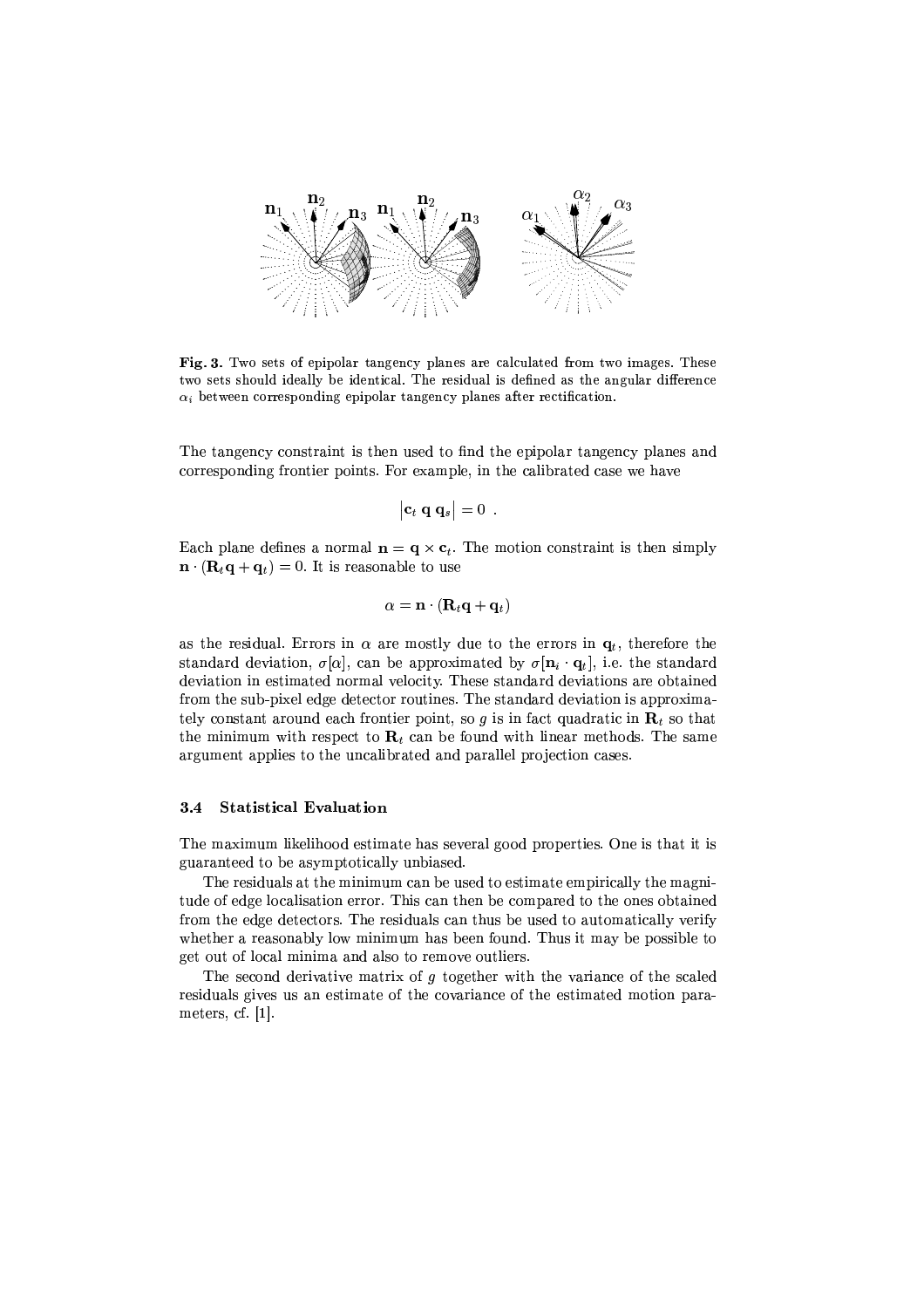#### **Examples** 4

#### $4.1$ **Infinitesimal Motion**



Fig. 4. Infinitesimal motion with a weak perspective camera. One image with apparent contours and the estimated normal velocity is used as input (A). The minimal error function  $g$  as a function of the tessalated line at infinity using the weak perspective camera model (B) and as a function of the sphere of directions using the uncalibrated camera model (C). Low values are dark in the figure.

One image, taken from a longer sequence, of the same scene is shown in Fig. 4.A. The deformation between this and the next image is used to estimate normal velocity. This is illustrated with small line segments.

For each of forty choices of focus of expansion  $\mathbf{k}_t = [\cos(\theta), \sin(\theta), 0]^T$  with  $\theta = 0, \pi/40, \ldots, 39\pi/40$ , the epipolar tangency points w were calculated using the epipolar tangency constraint  $|\mathbf{k}_t \mathbf{m} \mathbf{w}_s| = 0$ . The normal velocity and its standard deviation was calculated at these points. For each  $\mathbf{k}_t$  the weighted squared residual  $g = \sum \alpha_i^2 / \sigma_i^2$  with  $\alpha = \mathbf{n} \cdot (\mathbf{B}_t \mathbf{w} + \mathbf{w}_t)$  was minimised with respect to  $B_t$ . The minimal residual as a function of  $\theta$  is shown in Fig. 4.B. Thus a rough estimate of the motion is obtained by finding the minimal  $q$  of these forty directions.

The same input was also used to illustrate the uncalibrated camera case. The same idea of tessellating the focus of expansion can be used. In the perspective projection case this means tessellating the sphere of directions. As in the previous example, for each choice of focus of expansion or direction of motion,  $c_t$ , it is straightforward to find the epipolar tangency points. Minimising the weighted sum of squared residuals g with respect to  $S_t$  is a linear problem. The minimal residual as a function of  $c_t \in \mathbb{S}^2$  is shown in Fig. 4.C. Notice that the low values of,  $g$ , form a long dark valley on the sphere. We expect the direction of motion to be poorly located along that valley. This is confirmed by the statistical evaluation. Notice also that choosing the weak perspective model corresponds to searching this sphere along the equator only.

The minimum obtained from tessellating the sphere or the minimum obtained from the weak perspective case above can both be used as initial estimates in a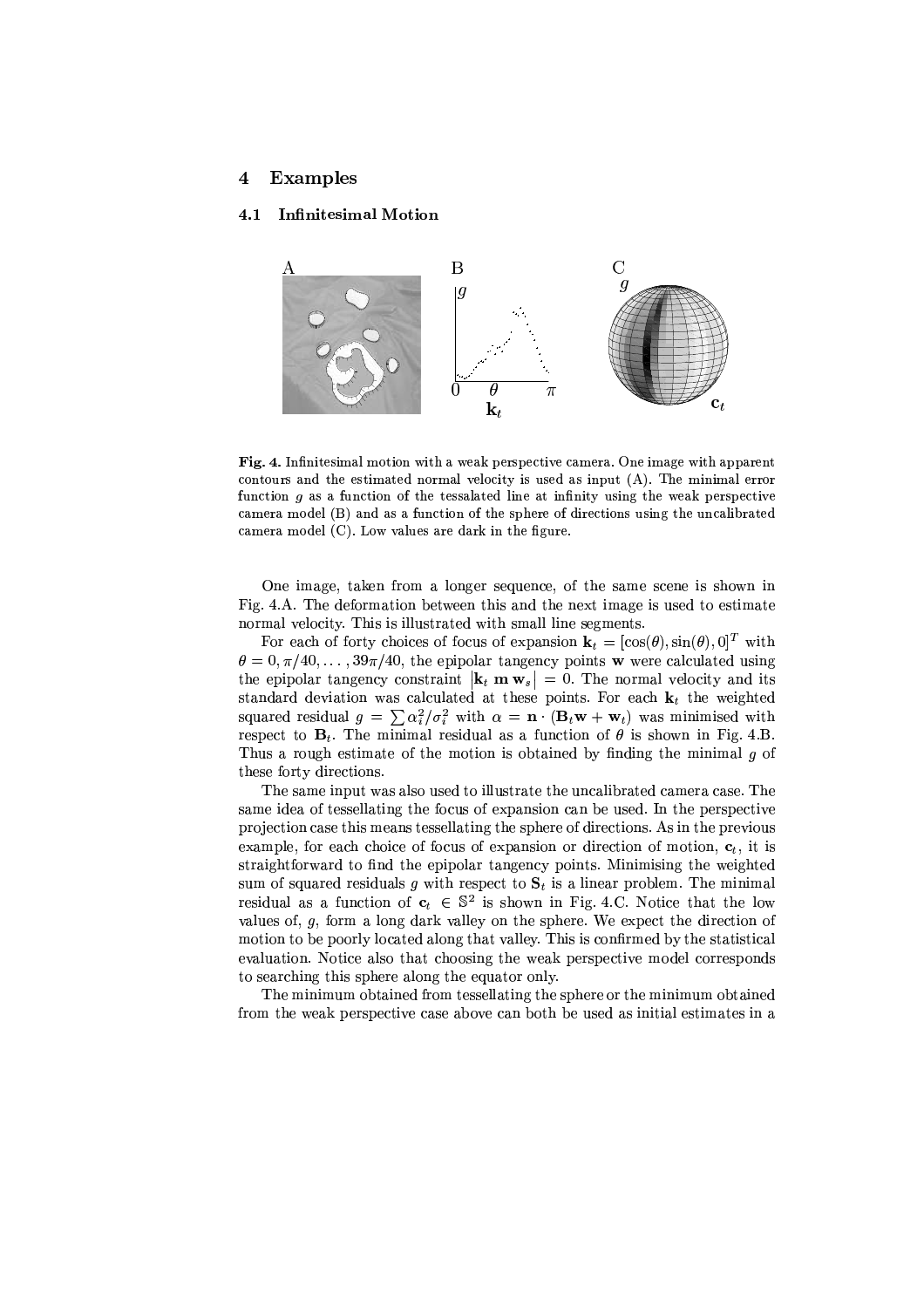Gauss-Newton search of the minimum. This was done and about ten iterations were needed to find the minimum.

#### Discrete Motion, Known Rotation  $4.2$

Known rotation can easily be illustrated by incorporating and using a planar curve in the image. The image of a planar curve is deformed with a planar projective transformation. By detecting and aligning a planar feature in a sequence of images, the sequence can be regarded as one of a purely translating camera. The planar curve is then regarded as a curve on the plane at infinity and thus it has no apparent image motion. This idea has been used in [9] and is known as *projective reduction*, a generalisation of the *plane plus parallax method.* 

This is illustrated in Fig. 6. Only the direction of motion  $\Delta$ c needs to be estimated. The sphere of possible directions can then be tessellated and the error function  $g$  can be calculated for each direction. The minimum obtained after tessellation is improved by local Newton-Raphson search (6 iterations were needed).

#### 4.3 Discrete Motion, Uncalibrated Camera

The discrete motion case with uncalibrated camera is illustrated with a pair of images from the same sequence that was used to illustrate the infinitesimal case. The result from the infinitesimal case can be used as an initial estimates of the discrete motion parameters. A standard extrapolation is used:

$$
\Delta S = e^{\mathbf{S}_t \Delta t}, \qquad \Delta \mathbf{c} = \mathbf{c}_t \Delta t
$$

This initial estimate is used as input in a gauss-newton search. At each iteration we use the current motion parameters to calculate the epipoles and the epipolar tangencies. Fig. 5.A and B illustrate the epipolar tangencies obtained at iteration 1. The two sets of epipolar tangency planes are then rectified using the current motion parameters, cf. Fig. 2. After rectification corresponding epipolar tangency planes should coincide. The difference, measured as the angle  $\alpha$ is calculated. The estimated standard deviation  $\sigma$  of this angle due to edge localisation errors is also calculated and the weighted residual  $Y = \alpha/\sigma$  is formed. The derivative of Y with respect to infinitesimal changes in motion parameters is then calculated. The weighted residual Y and its derivatives are then used to adjust the motion parameters according to the Gauss-Newton method, cf. [1]. Fig. 5 illustrates the epipolar tangencies and the rectified epipolar tangency planes of iteration 1, 4 and 10 of such a minimisation. Typically one needs a couple of iterations (6 in this example) to get close to the minima. During these iteration the error function  $g = \sum Y^2$  decreases rapidly. Then a few more iterations are needed to localise the minima within machine accuracy. During these last iteration the norm of the gradient decreases rapidly, while the error function stavs almost constant. This is illustrated in the table below, in which the error function g and the logarithm of the norm of the gradient of g is shown for the 10 iterations.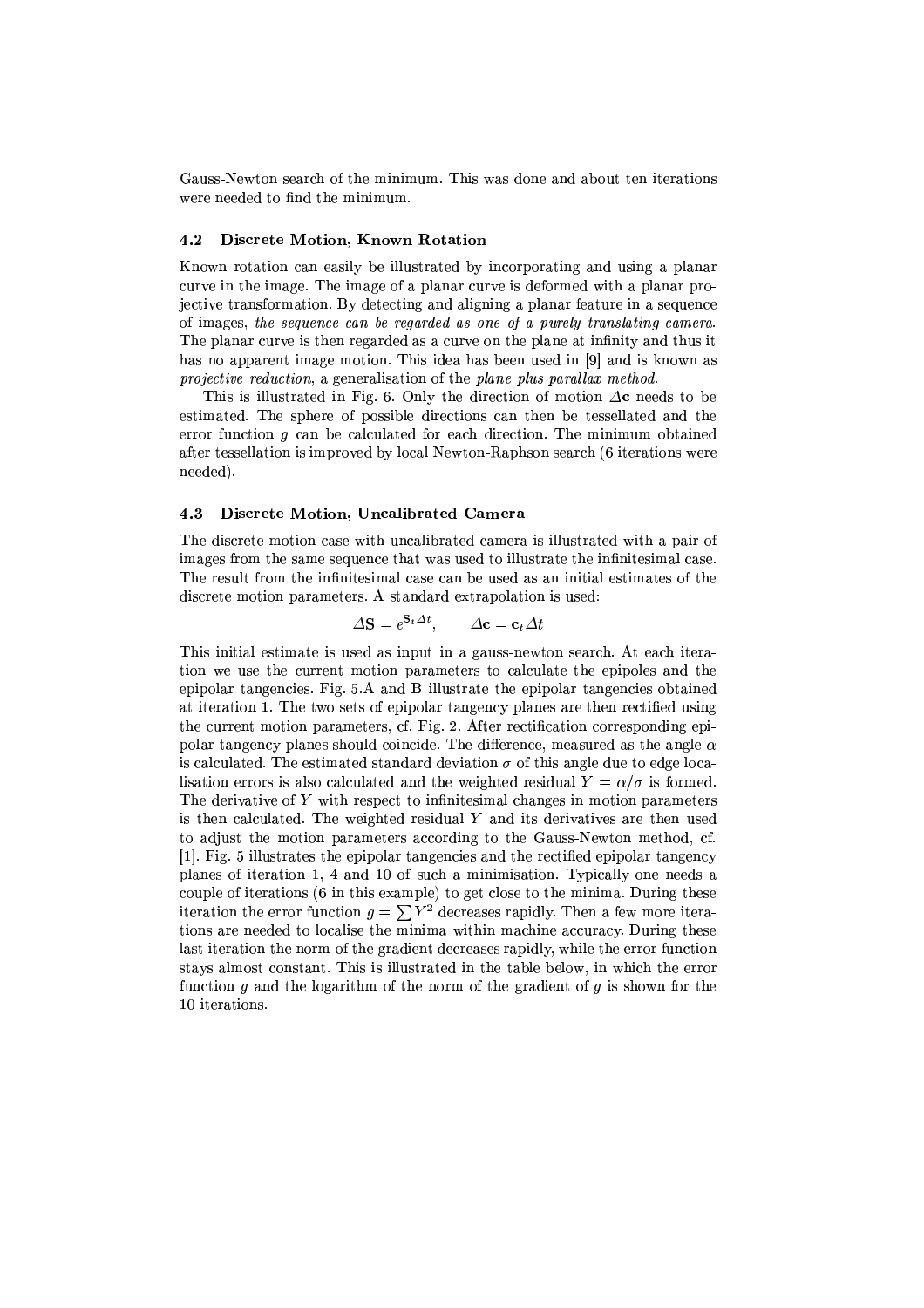| Iteration                                                                                                    |                                                                 |  |  |  |  |  |
|--------------------------------------------------------------------------------------------------------------|-----------------------------------------------------------------|--|--|--|--|--|
|                                                                                                              | $ 110.5 66.54 34.24 16.45 7.695 6.482 6.476 6.476 6.476 6.476 $ |  |  |  |  |  |
| $\lfloor \log_{10}( \nabla g ) \rfloor$ -0.99 - 1.11 - 1.28 - 1.48 - 2.01 - 3.63 - 5.53 - 7.62 - 9.70 - 9.70 |                                                                 |  |  |  |  |  |



Fig. 5. Finding the uncalibrated motion parameters using the generalised epipolar constraints. Optimisation of the likelihood function. Iteration number 1 (first row), 4 (second row) and 10 (Third row). First and second columns illustrate the epipolar tangencies in the first and second image. The third column illustrate the rectified epipolar tangency planes, projected on the view-sphere and viewed along the direction of motion..

# **Extension to Image Sequences**  $\overline{5}$

The implementation briefly described above allows us to calculate motion parameters between pairs of images. A natural extension is to use the estimates of motion parameters for pairs of images in a sequence of images at times  $(t_0,\ldots,t_n)$ , to obtain the full motion of the camera. In the calibrated case the full motion of the camera as represented by camera positions  $\mathbf{c}_i = \mathbf{c}(t_i)$  and camera orientation  $\mathbf{R}_i = \mathbf{R}(t_i)$  must fulfill the following equations:

$$
\mu_{ij}\Delta \mathbf{c}_{ij} = \mathbf{R}_i^{-1}(\mathbf{c}_j - \mathbf{c}_i)
$$

$$
\Delta \mathbf{R}_{ij} = \mathbf{R}_i^{-1} \mathbf{R}_j
$$

where  $(\Delta \mathbf{c}_{ij}, \Delta \mathbf{R}_{ij})$  are the motion parameters from image *i* to image *j*. The overall coordinate system must be chosen, e.g. by choosing  $\mathbf{c}_0 = 0$ ,  $\mathbf{R}_0 = I$  and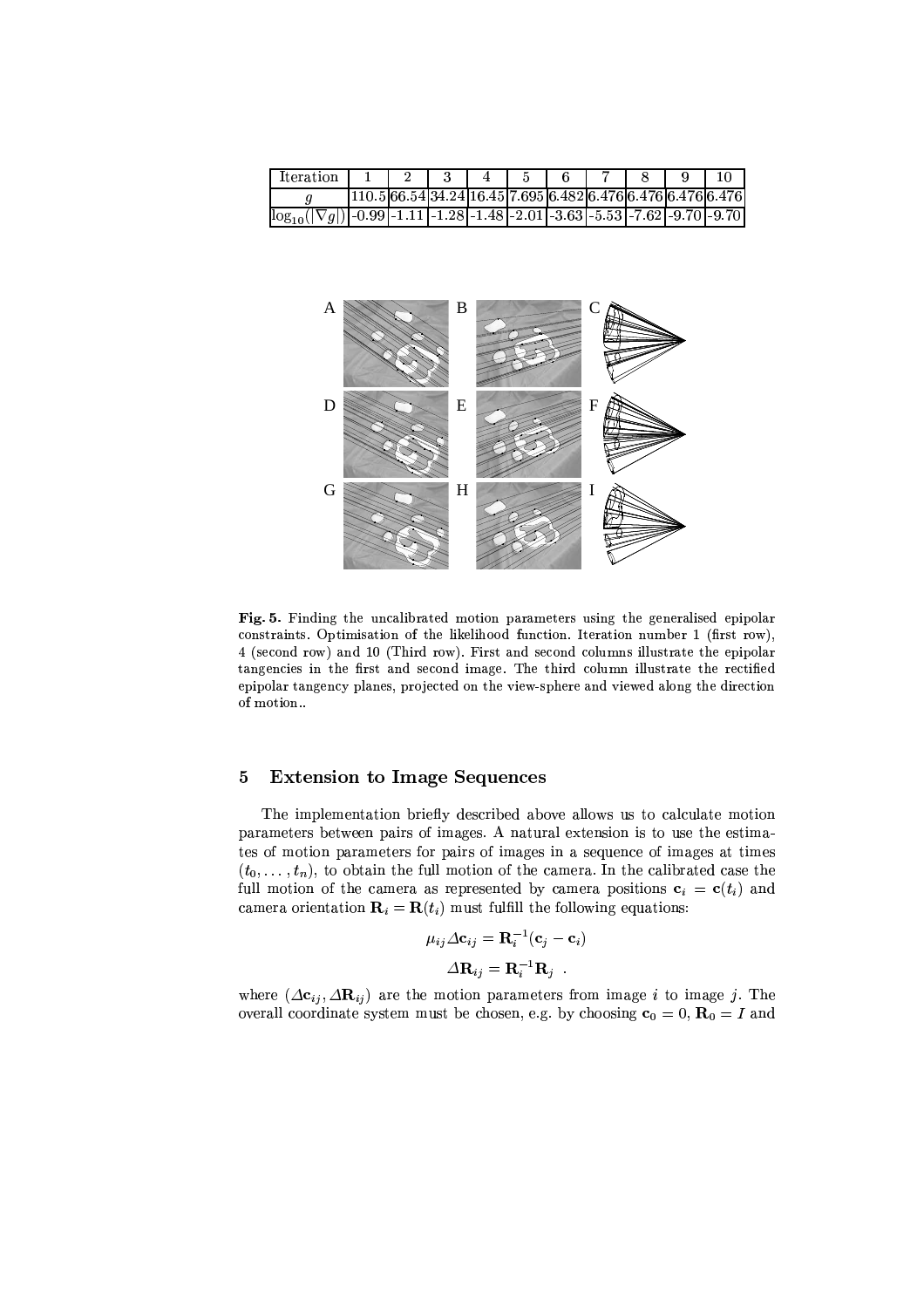

Fig. 6. The case of discrete motion with uncalibrated camera. Four images out of a longer sequence is shown in  $(A-D)$ . By detecting and aligning the image of a planar feature the images can be thought of as coming from a purely translating camera. The apparent contours after alignement are shown in  $(E)$ . This makes it relatively easy to extract motion parameter between each pair of images. These parameters can then be used to calculate the full motion of the camera (F).

 $|\mathbf{c}_n|=1$ . The unknown scale factor  $\mu_{ij}$  has to be found since it is only possible to determine  $\Delta \mathbf{c}_{ij}$  up to an unknown scale factor. Similar equations apply to the other camera models. The idea is illustrated in Fig. 6. Four images of a short sequence is shown  $(A-D)$  and the camera motion are represented as the corresponding four camera positions  $(F)$ .

# $\boldsymbol{6}$ **Conclusions and Future Work**

The apparent contour and its deformation under viewer motion is known to be a rich source of surface geometric information which can be used in visual navigation and object manipulation. Here we have shown how so called frontier points of apparent contours can be used to recover the viewer motion from the deformation of apparent contours. The epipolar constraint for points is generalised to points, curves and apparent contours, to both the continuous and discrete motion cases, to uncalibrated and calibrated cameras and to perspective and parallel camera models. An iterative method to obtain the maximum likelihood estimate of the motion parameters is presented and the problem of obtaining initial estimates is discussed. Statistical evaluation of the results are presented. These can be used to evaluate the validity of the solution but also to obtain estimates of the covariance of the estimated motion parameters. The theory is applied to real image sequences. It is also shown how motion between image pairs can be used to obtain full camera motion.